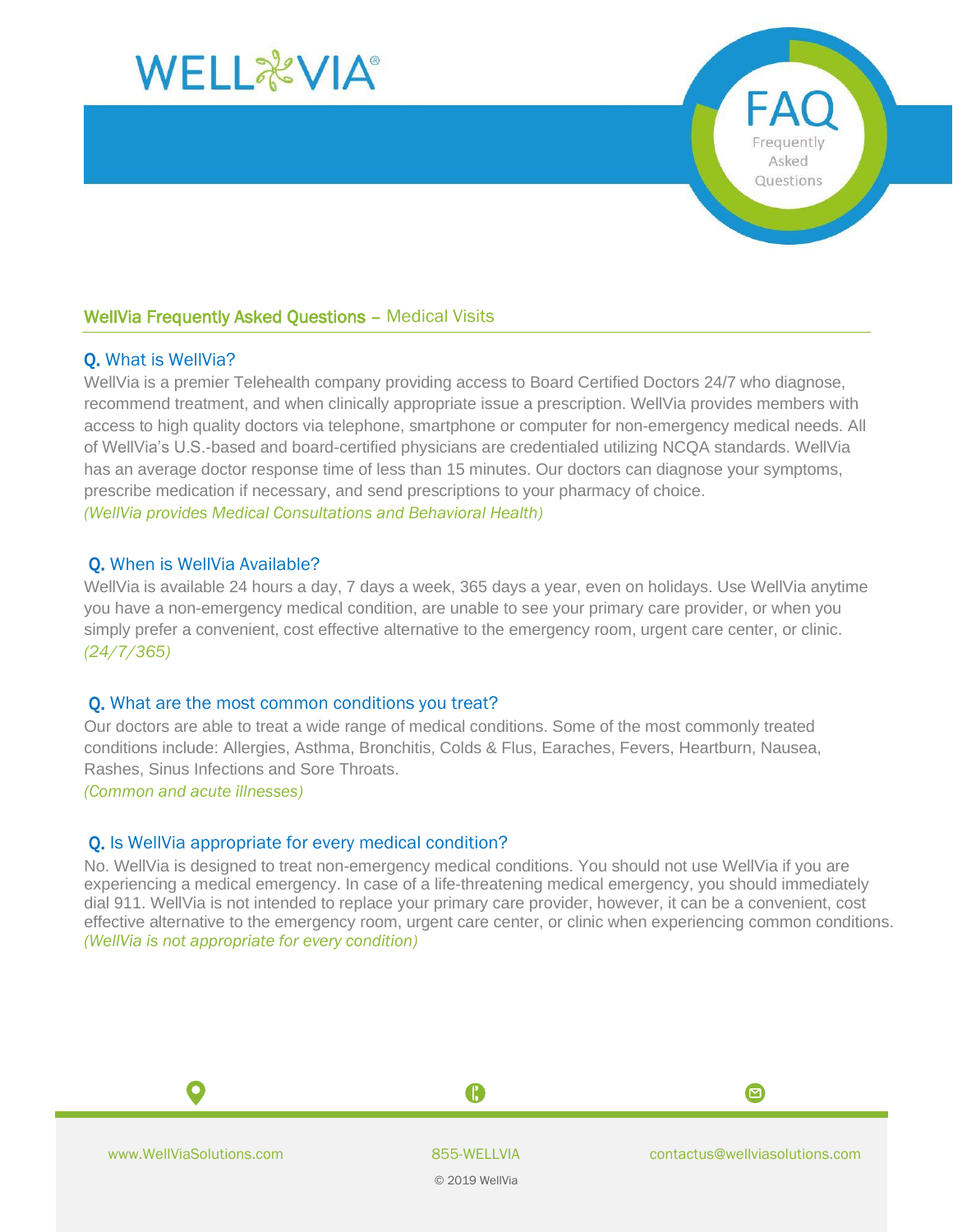

## Q. Where is WellVia available?

WellVia services are available nationwide. Diagnostic consultations are subject to federal and state regulations and telephonic or video consultations may not be available in every state. *(Nationwide)*

# Q. Who are WellVia doctors?

WellVia utilizes a rigorous screening process to ensure you are consulting with the highest quality physicians. The initial selection involves a thorough review of their clinical experience, training, licensure and questionnaire. In addition, WellVia physicians are subjected to a NCQA/NPDB (National Committee for Quality Assurance/National Practitioner Data Bank) verification standard and background screen. Subsequently, each doctor is monitored through our industry leading Quality Assurance/Quality Improvement Process. When requesting a consultation, WellVia will connect you with a U.S. residing doctor licensed in your state.

*(NCQA State Licensed doctors)*

### Q. Are WellVia doctors able to prescribe medications?

Yes. WellVia doctors can prescribe medications which will be sent to a pharmacy of your choice. Prescriptions are subject to the discretion of the consulting physician and their clinical judgment in accordance with law limitations. WellVia doctors do not issue prescriptions for substances controlled by the DEA, non-therapeutic, and/or certain drugs which may be harmful because of their potential for abuse. Note: Nontherapeutic drugs such as Viagra and Cialis are not prescribed by WellVia physicians. [View the current](https://www.deadiversion.usdoj.gov/schedules/orangebook/c_cs_alpha.pdf)  [list of DEA controlled substances](https://www.deadiversion.usdoj.gov/schedules/orangebook/c_cs_alpha.pdf). symptoms prescribe medication if necessary and send prescriptions to your pharmacy of choice.

*(Yes)*

# Q. How are prescriptions sent to the pharmacy?

When the WellVia doctor prescribes a medication, it is submitted electronically or by phone to the pharmacy of your choice. WellVia does not dispense prescription drugs. *(Electronically or by phone)*

O

© 2019 WellVia

A

0